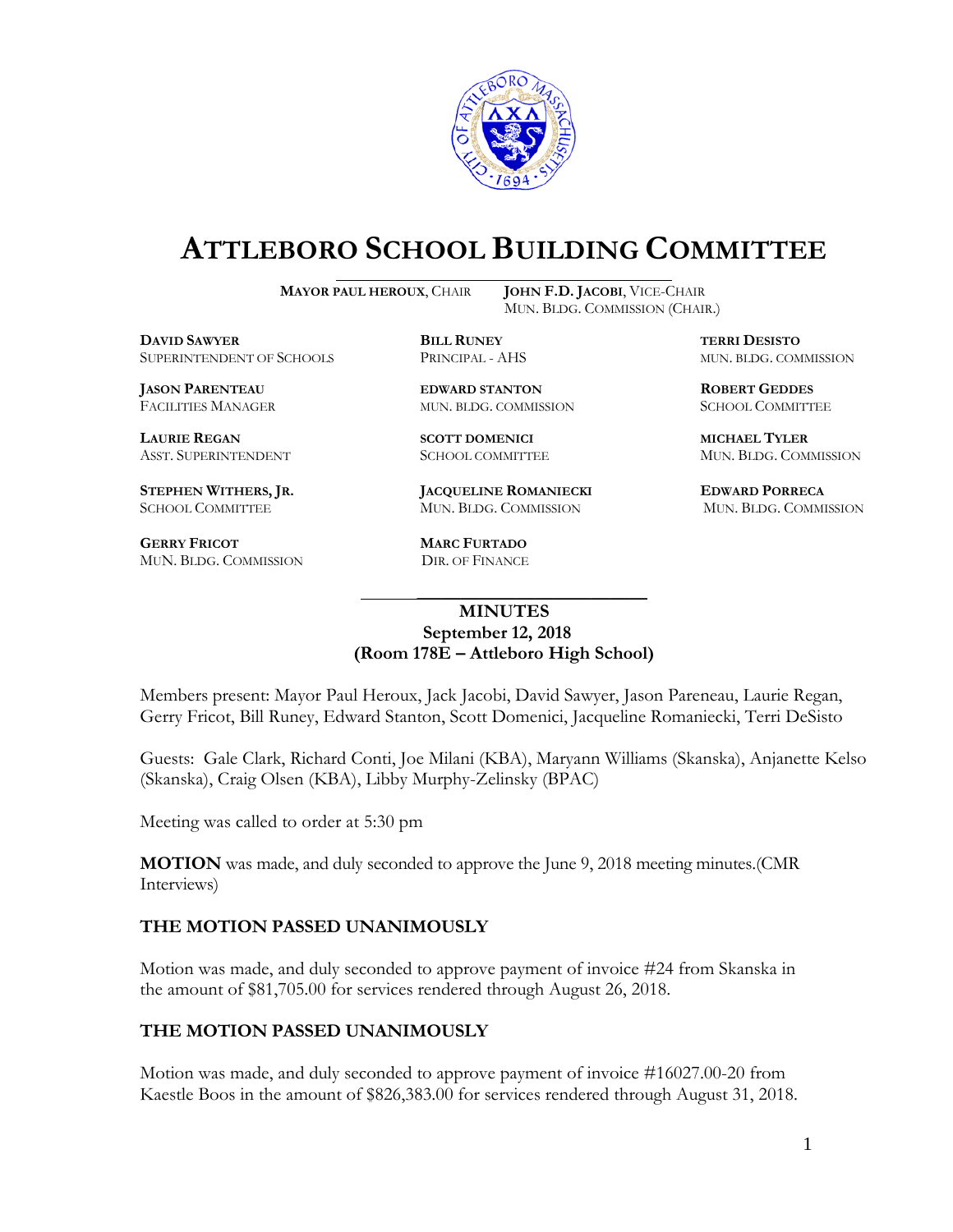# **THE MOTION PASSED UNANIMOUSLY**

Motion was made, and duly seconded to approve payment of invoice #1 from Consigli Construction in the amount of \$20,361.00 for pre-construction services July 2018.

# **THE MOTION PASSED UNANIMOUSLY**

## **AHS BUILDING PROJECT**

 $\overline{a}$ 

BPAC President Libby Murphy-Zelinsky spoke to members regarding donating a digital sign to the project. Logistics to be discussed at a later date.

A lengthy discussion and review of the building was presented to the Committee by Kaestle Boos. October 17<sup>th</sup> SBC meeting will be held to authorize OPM to submit DD submission to MSBA by October 24<sup>th</sup>. See additional meeting notes attached from Skanska.

## **Next Meeting Dates[1](#page-1-0) : October 17, 2018 5:30 pm Room 178E AHS**

**MOTION was made, and duly seconded to adjourn the meeting at 7:12 pm.** 

## **THE MOTION PASSED UNANIMOUSLY**

<span id="page-1-0"></span><sup>1</sup> **All meetings to be held at 5:45 pm AHS Room 178E, unless otherwise indicated.**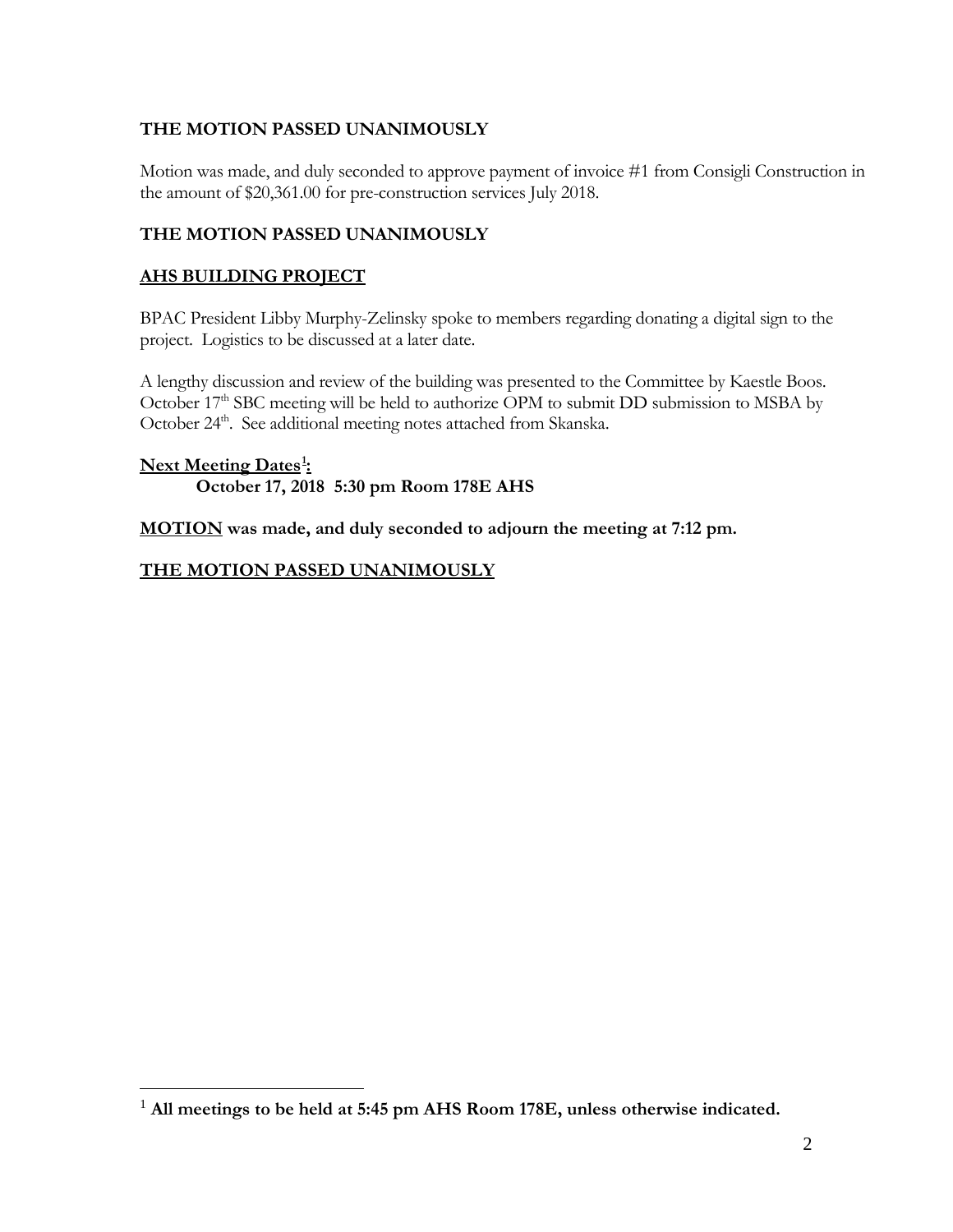#### *9/12/18 School Building Committee Meeting – AHS*

#### *Meeting General Notes:*

Municipal Building Committee meetings to be held  $1<sup>st</sup>$  Wednesday of the month. SBC meetings to be held  $2<sup>nd</sup>$  Wednesday of month. The next SBC Meeting will be held October 17<sup>th</sup> to authorize OPM to submit DD Submission to MSBA by October 24<sup>th</sup>.

Invoices for August approved related to AHS project services from KBA, Skanska & Consigli.

Blue Pride Ambassadors Club spoke about donating a sign to the project. Would like to start the conversation with the designer about what type and location for sign would be most beneficial for the project. There is a possibility for them to provide an interior sign (interactive signage at front entry to display notifications and events) or possibly a second sign at the front entry to the High School on Rathbun Willard Drive entrance. SBC authorized KBA to proceed with (2) concepts for consideration. Logistics of the donation and installation of signage to be discussed at a later time.

#### *Kaestle Boos Presentation Notes:*

#### **General Notes** *–*

- Design Documents to be sent to estimators tomorrow. Over the last 6 weeks the architects, engineers and designers have been developing the design based on multiple meetings with local authorities, AHS faculty and staff to ensure that the needs of the community are addressed in the design.
- The project is transitioning from conceptual to a detailed design and will be fully developed over the next 9 months into a set of comprehensive and biddable documents for the CM to distribute to the subcontractors.
- Part of the MSBA submission for DD documents is an updated project budget KBA & PM&C will put together a budget as will Consigli and the two will be reconciled for the October 24<sup>th</sup> MSBA submission. There will be two additional budgets prepared for the project (60% CD & 90% CD) as the documents are further developed.
- Schedules for the project will also be updated at 100% DD, 60% and 90% CD.

#### **Design development over the last 9 months:**

- The exterior façade of the building has been refined and include changes to and new design elements for a more traditional yet modern and transitional look.
- The model for the building and site being presented is a collaboration of designer and CM efforts. Consigli has assisted KBA in coordinating the adjacent neighborhoods and existing conditions into the model.
- Design elements added include the addition of a precast bond as well as elements adding verticality to the long expanse of the front of the building. Long, vertical linear lights are shown on the exterior brick façade to bring height and scale to the structure. The fixtures offer opportunity to change light color as desired by the school for different events or seasons.
- The materials selection for the building and project reflect materials that are similar to other public buildings in the community. At the front entry, brick and stone selections include a base architectural stone that is similar to CMU but looks like limestone, located on the lower level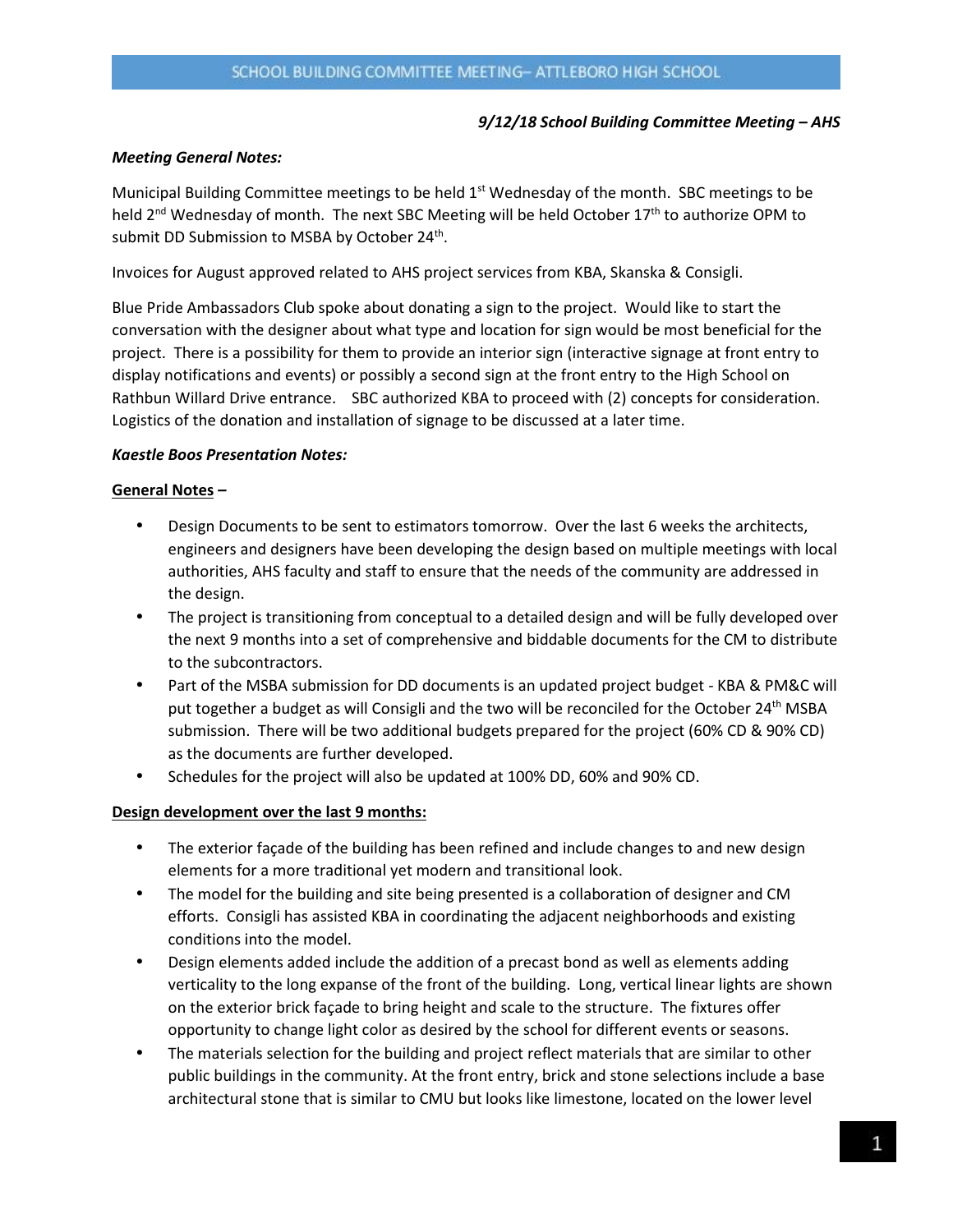#### SCHOOL BUILDING COMMITTEE MEETING- ATTLEBORO HIGH SCHOOL

beneath the cantilevered second story. The large size (16x24) of these stones with the recommended chamfered edge will offer texture and contrast to the colored brick above.

- There are two brick colors chosen. A field brick color was very similar to Studley Elementary School and will be used for approximately 80% of the exterior façade. This will add consistency between the two schools and lend to a campus type environment in the community. The accent color has more of a rouge color and will be used to identify the four houses at the front of the building. Both bricks have a sanded texture to give them a timeless and traditional look and feel.
- The precast stone shown in the upper elevations will be the same as the base and will complement the adjacent white framed windows and curtainwall with gun metal grey metal panels as accents. Brick pilasters are shown recessed to add an element of depth to the building.
- The windows and curtainwall will have the best technology available for high performance glass. This includes high efficiency, thermal performance and state of the art "tinting" technology that allows for diffused light to enter the classrooms without a "dark" appearance.
- The roof will be PVC three manufactures will be specified as required. The basis for design is Sarnafil G410. Sarnafil is a Canton based company which can service all their roofs locally. The color selected is a light grey as opposed to the typical white color as it will be highly visible from the  $3<sup>rd</sup>$  and  $4<sup>th</sup>$  floor academic classrooms overlooking the roofs to the south. Additionally, the grey color does not allow for as much solar heat gain, will prevent the glare that is associated with traditional white membrane installations while still meeting the project LEED goals. Additionally, utilizing a PVC product will give the roof and roof assembly a 25 year warranty. PVC is a product that is known for its durability (does not dry out or crack), flexibility, being highly puncture resistant, its longevity and performance and with welded seems is the best choice to address the community concerns about roof leaks and problems that have been encountered in the past.
- The proposed streetlights along the entry drive to the school are not the same used in the downtown area (Bishop Hook Lights) as the intent is for the campus to have their own identity. The proposed fixture is more modern and affordable. They offer the latest LED technology and have a blue up light feature on top of the fixture (this feature will only be provided along the entry drive and not throughout the campus).
- As cars approach the front of the building for student drop off, there is a slightly elevated crosswalk (speed hump) with a set of stairs at the entry. This offers a layer of security as a functional barrier at the entry – as opposed to traditional bollards.
- The main building entries (front and rear elevations) are designed as sally ports, offering additional layers of security. Schoolguard glass will be installed on both the outer and inner sets of doors and also specified to be used for the window walls/exterior glass shown along the first floor of the front and rear exterior elevation (only at bottom section of curtainwall and entry). This type of glass has been tested extensively. Given manufacturer's data it would take a minimum of 10 minutes to break through the glass using significant force. The design team has been working directly with and in conjunction with Attleboro Public Safety to address all their design related concerns. Attleboro Police Captain Brett Poirier suggested the design should slow down any potential intruder at the entry by 10-15 minutes which allows time for emergency units to arrive. (Noted above there are two sets of doors at the entry in the front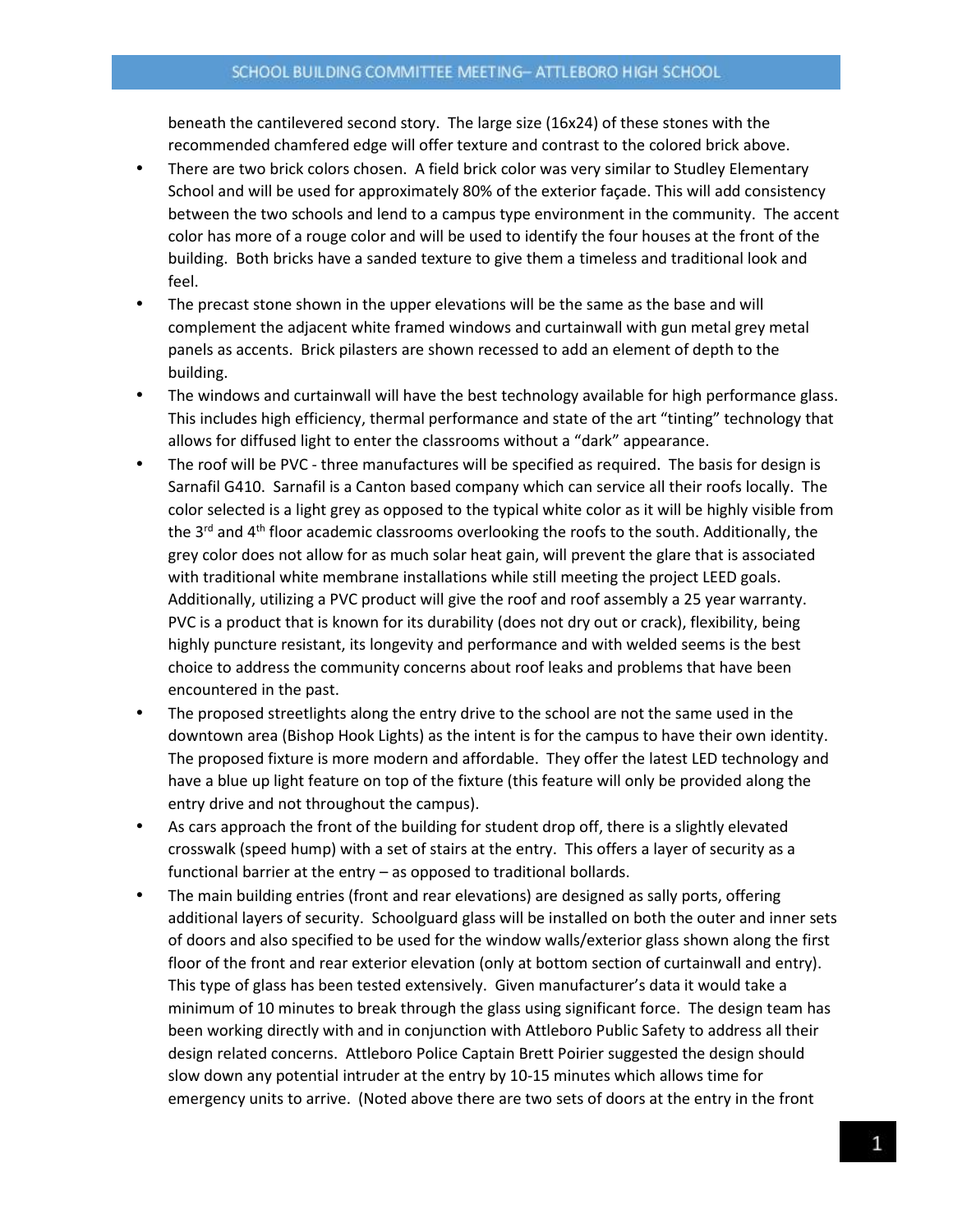and rear of the building.) It is important to also note that there is no "bulletproof" glass available for any application even in and for public safety buildings. There are "bullet resistant" materials but the only truly "bulletproof" exterior material would be concrete or CMU masonry construction. As a matter of safety and function, all of the exterior doors are monitored through the building's security system, operate on a schedule and are supported by generator backup in the event of an emergency. All exterior doors will allow for egress at all times.

#### **Auditorium Design Elements:**

- The main entry to the auditorium is from the cafeteria. A marquis above the entry is intended to give the space a theatrical feel. There are banners on either side of the marquis for student created banners and media to appear.
- The interior space is separated from the outside by a sound lock which prevents outside light and noise from interrupting performance or assemblies. There is also access from the second floor into the space.
- The theater is designed and created to be intimate and is acoustically correct and functional to push the sound out to the audience from the stage. Catwalks above allow access to lighting and acoustic panels at the ceiling are another element in the design to manage the sound within the space.
- Seating for 863 is symmetrical on both the lower level and at the balcony seating above. There are designated spaces for accessible seating on the first level with direct stage access offered on either side of the stage behind the box seating. The design allows a circular flow to enter the stage from the audience on one side and exit to the other quite easily.

## **Gymnasium Elements:**

- From the cafeteria space looking toward the entry to the gymnasium, the design captures a collegiate field house exterior appearance. Inside, there is bleacher seating for 1800 which can sit the entire student population. The bleachers are motorized with a manual flex seat so to provide seating for PE classes or a place for students to put their backpacks without having to pull out the entire bleacher set. Above the bleachers to the south, there are frosted glass windows that allow natural light to enter the space.
- KBA has been actively working with AHS athletic director to ensure that the physical education and athletic needs of the high school are met. The trusses above the collegiate sized court support an acoustic deck.
- Backstops are electronic to fold up when not in use. The court area can be broken out into four distinct and separate spaces for physical education and there are full size competition cross courts integrated at each end. A batting cage/golf net will be installed on the trusses that can be raised and lowered as needed. Championship banners will be hung from the trusses and KBA is continuing to work with the athletic department to incorporate these into the design.
- There is a 20'-0" buffer/run off area between the end of the court and adjacent wall eliminating the need for wall pads.
- Looking from the entry towards the end of the court (west), the fitness rooms are located above and overlooking the court. The court and wall graphics are being developed. The wall space behind the set of stairs to the second floor allows for the installation of environmental graphics.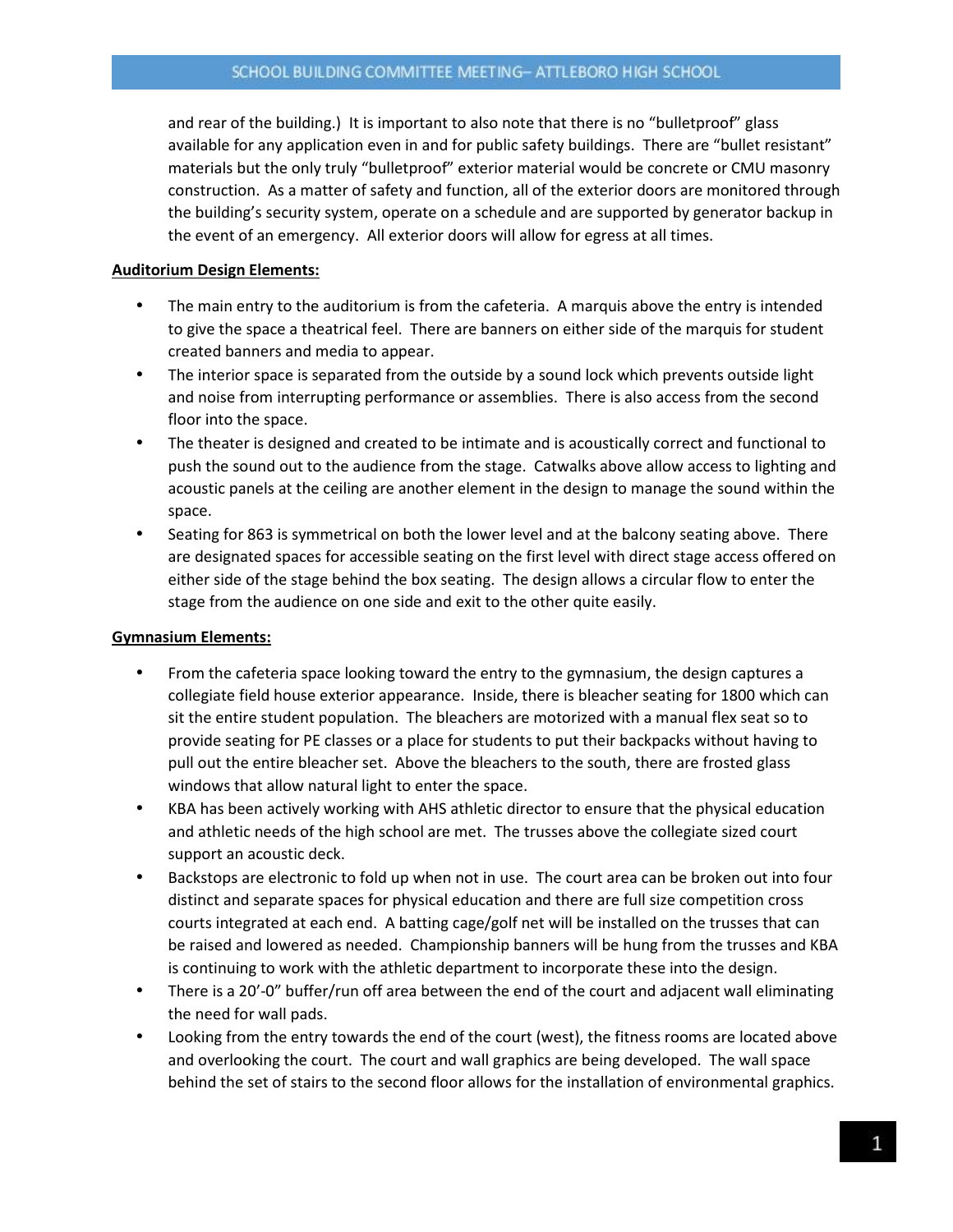As these elements are still in design, it offers AHS an opportunity to incorporate athletic historical images into the design.

- The design for the fitness area above the gym is well underway and currently showing two defined spaces. One can be used as a dedicated weight room and the other more of a multipurpose pace for other athletic programs such as cross training, yoga, etc. The fitness room to the south will have views to the athletic fields at the back of the campus.
- Above the courts along the second floor corridor to the north, there is an area for broadcasting and video recording events. Data jacks and power will be provided to accommodate necessary equipment and live feed back to the AV/TV studio systems. An operable window will also be provided specifically for this use.

#### **Library/Media Center:**

Strategically located on the 3<sup>rd</sup> and 4<sup>th</sup> floors, the space is also accessible from the adjacent classrooms at the front of the house by elevator ( $3<sup>rd</sup>$  and  $4<sup>th</sup>$  floor classrooms). The two story wall of glass along the back elevation overlooks the cafeteria and even further through the exterior curtainwall to the athletic fields. A stairwell connects the interior learning spaces between the second and third floors and there is also an elevator available for access to both floors of the space. The space is intended to be an extension of the classrooms and designed intentionally for collaboration. KBA's designer met with the Library and Media staff to incorporate all of the needs for  $21<sup>st</sup>$  century learning including technology and access to physical learning materials/books.

#### **Classrooms:**

- Still in development, the classroom spaces on the upper levels of the academic wings offer flexible spaces along the corridor for creative learning experiences while also allow for passive supervision. One of the security elements being addressed is the sidelights at the classroom doors. It's important to provide the light and vision into and out of the classroom spaces. To address concern about the ability to enter a classroom, the design team is working on designs for the sidelight that will have a solid panel for the bottom half of the sidelight with laminated glass at the top half. This will mitigate and delay entry.
- There are no lockers being provided in the academic areas as coat hooks are available within the classroom to hang backpacks and coats.
- The classroom technology is being developed to accommodate a flexible learning environment with movable furniture. Projectors and interactive TV's are part of the developing design.
- AV and technology consultant is actively organizing a pilot classroom setup/mockup for educators, teachers and faculty to experience so that their input can be incorporated into the final design elements.
- The exterior windows to the classroom allow for natural light to enter the classroom. Updates will be provide as the designs are further developed.

#### **Final Questions and Comments:**

Upcoming SBC meetings are tentatively scheduled for October 17, November  $14<sup>th</sup>$  and December 12. If additional meetings needed can be scheduled as required.